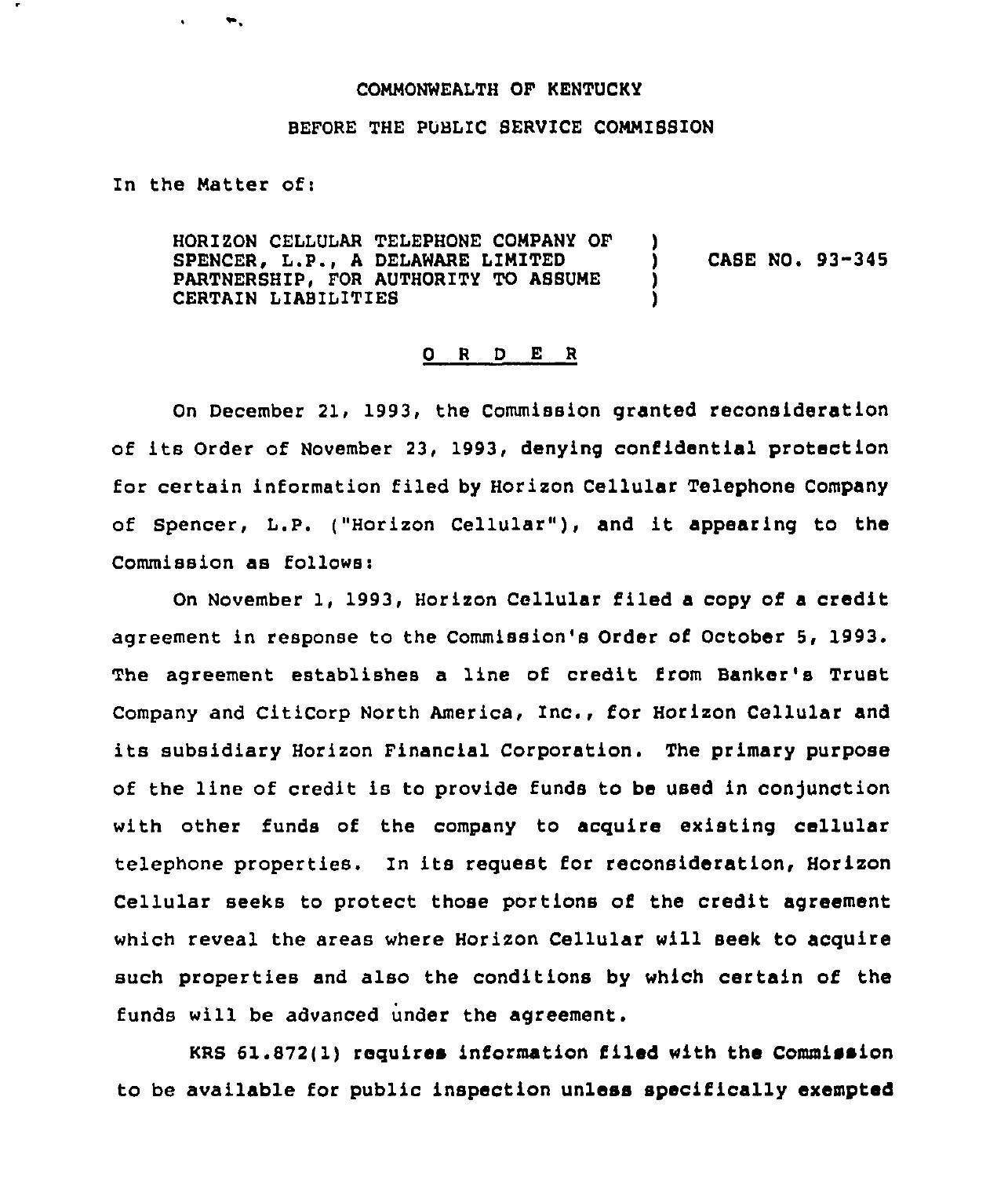by statute. Exemptions from this requirement are provided in KRS 61.878(1). That section of the statute exempts 11 categories of information. One category exempted in subparagraph (c) of that section ie commercial information confidentially disclosed to the Commission. To qualify for that exemption, it must be established that disclosure of the information is likely to cause substantial competitive harm to the party from whom the information was obtained. To satisfy this test, the party claiming confidentiality must demonstrate actual competition and a likelihood of substantial competitive injury if the information is disclosed. Competitive indury occurs when disclosure of the information gives competitors an unfair business advantage.

 $\mathbf{r} = \mathbf{r} + \mathbf{r}$ 

Horizon Cellular competes with other cellular telephone companies when it seeks to acquire existing cellular systems. Knowledge of Horizon Cellular 's financial capability would have substantial value to those who compete with Horixon Cellular in seeking to acquire any cellular system. Therefore, disclosure of the conditions upon which funds are made available under the credit agreement is likely to cause Horizon Cellular competitive injury and the information should be protected as confidential.

Horixon Cellular also seeks to protect as confidential the geographic areas it has targeted for other cellular systems. However, these geographic areas are so large and the infcrmation is so general that disclosure is not likely to cause Horixon Cellular competitive injury. Therefore, protection of that information should be denied.

$$
-2-
$$